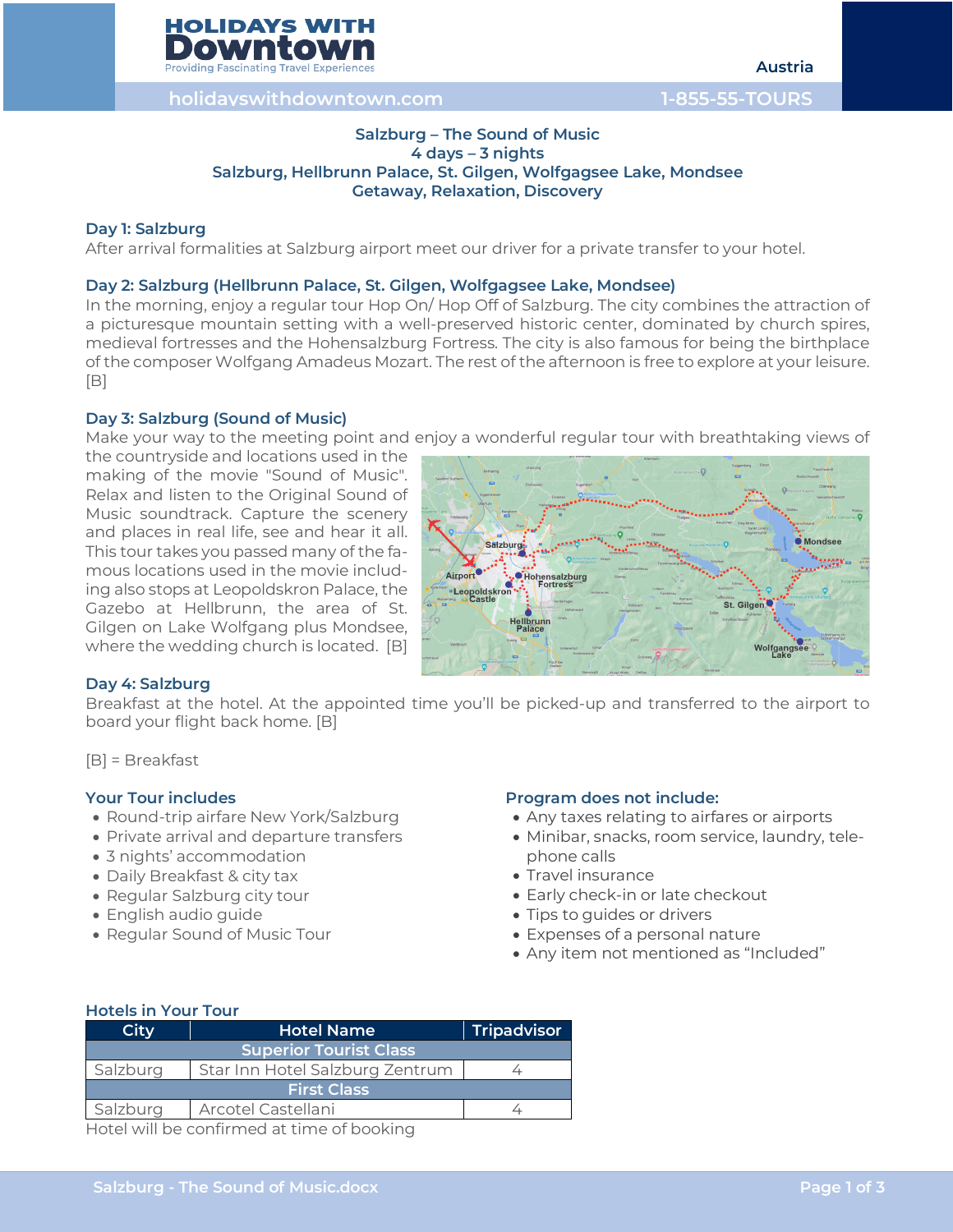**holidayswithdowntown.com 1-855-55-TOURS**

**Austria**

#### **Tour Prices:**

| Season                        | <b>Double</b> | <b>Single</b> |  |
|-------------------------------|---------------|---------------|--|
| <b>Superior Tourist Class</b> |               |               |  |
| May                           | \$1,089       | \$1,389       |  |
| Jun-Aug                       | \$1,559       | \$1,865       |  |
| Sep-Oct                       | \$1,249       | \$1,559       |  |
| Nov                           | \$1,139       | \$1,445       |  |
| Dec-Mar                       | \$1,025       | \$1,329       |  |
| Christmas                     | \$1,289       | \$1,599       |  |
| <b>First Class</b>            |               |               |  |
| May                           | \$1,115       | \$1,449       |  |
| Jun-Aug                       | \$1,585       | \$1,919       |  |
| Sep-Oct                       | \$1,279       | \$1,615       |  |
| Nov                           | \$1,165       | \$1,499       |  |
| Dec-Mar                       | \$1,049       | \$1,389       |  |
| Christmas                     | \$1,319       | \$1,655       |  |

Add-ons available from all US gateways.

Prices are per person, are valid through March '23 and may change without notice.

This program can be customized for individuals and groups.

Changes to this program may be requested by phone (1855-55-TOURS) or using the web FIT Quote Request

# • **Airfare**

We also be glad to adjust the airfare from your gateway so you take advantage of our special discounted leisure fares

#### • **Program**

You may add or remove;

- o Trip days
- o Cities and sites
- o Meals
- **Other options**
	- o The program was designed with private services, however, we may substitute shared sightseeing where available
	- o If you prefer deluxe services we may operate this program including private driver, private guide and concierge service.

# • **Quotation**

Once we have designed the program the way you want we'll give you a quote within 2 business days.

### **Tour Code:** AU04SZG22MI

### **Options:**

- Lunches and dinners can be arranged for individuals, families and groups at top restaurants or any restaurant requested by you.
- We can revise the itinerary to spend more time and provide more depth in those areas that you are interested on.
- Any other changes to the itinerary will be accommodated depending on the facilities available in the area.
- Private arrival and/or departure transfer

### **Group Quotations**

- The options suggested in the itinerary will be quoted at time of booking
- If you wish to use these programs for your group or as the basis for a customized journey please